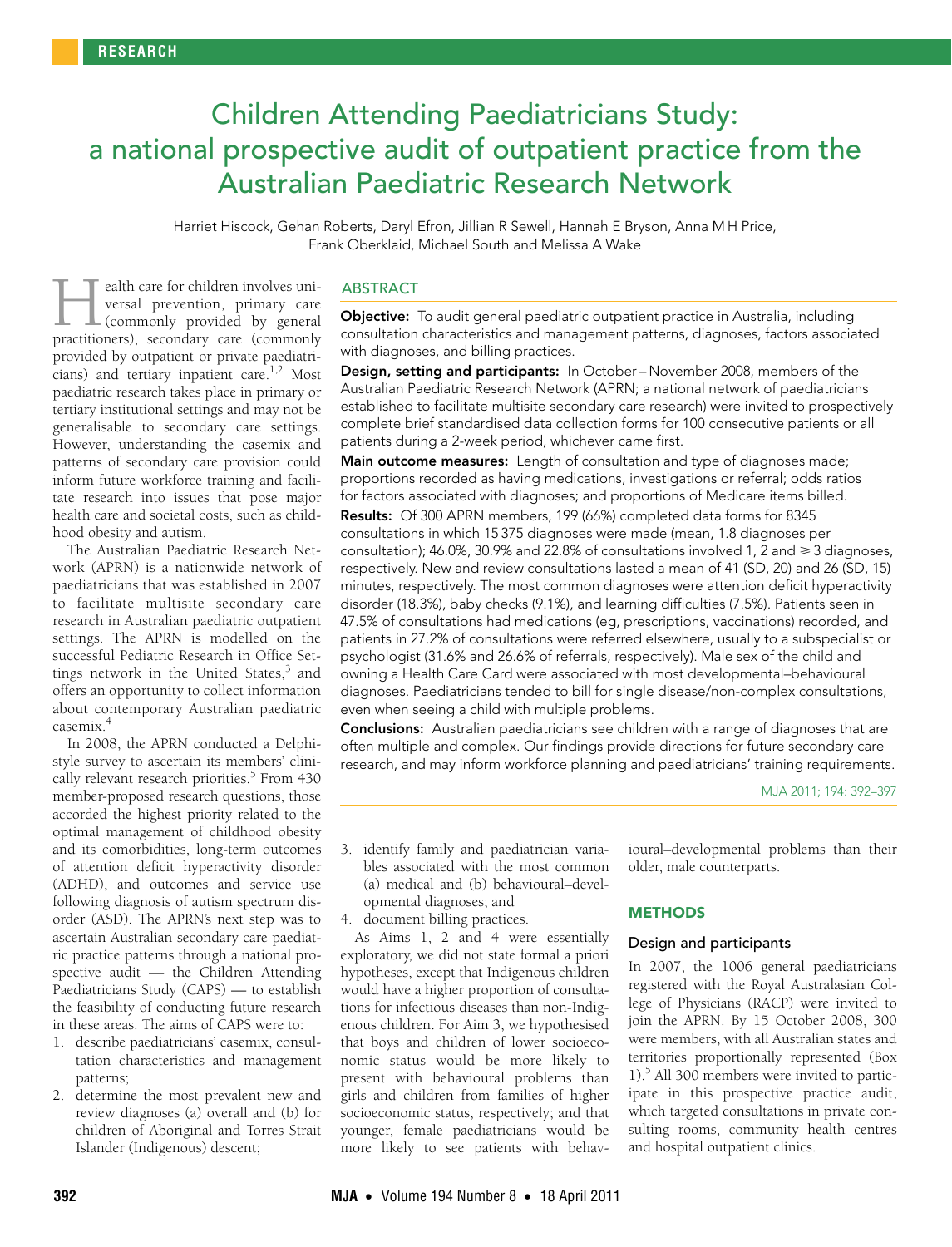

### 2 Comparison of responding and non-responding APRN members in the CAPS audit\*

| Characteristic    | $(n=199)$ | Responders Non-responders Test statistic<br>$(n = 101)$ | (df)                 | P    |
|-------------------|-----------|---------------------------------------------------------|----------------------|------|
| Male              | 106 (54%) | 56 (56%)                                                | $\gamma^2(1) = 0.16$ | 0.7  |
| Age (years)       |           |                                                         | $\chi^2(4) = 3.03$   | 06   |
| $25 - 34$         | 10 (5%)   | 2(2%)                                                   |                      |      |
| $35 - 44$         | 83 (42%)  | 47 (47%)                                                |                      |      |
| $45 - 54$         | 61 (31%)  | 34 (34%)                                                |                      |      |
| 55-64             | 37 (19%)  | 14 (14%)                                                |                      |      |
| $\geqslant$ 6.5   | 5(3%)     | 3(3%)                                                   |                      |      |
| Working hours     |           |                                                         | $\gamma^2(1) = 5.76$ | 0.02 |
| Part-time         | 123 (65%) | 75 (79%)                                                |                      |      |
| Full-time         | 66 (35%)  | 20 (21%)                                                |                      |      |
| Practice location |           |                                                         | $\chi^2(2) = 3.49$   | 02   |
| Metropolitan      | 117 (62%) | 69 (73%)                                                |                      |      |
| Regional          | 56 (30%)  | 20 (21%)                                                |                      |      |
| Rural             | 15 (8%)   | 5 (5%)                                                  |                      |      |

APRN = Australian Paediatric Research Network. CAPS = Children Attending Paediatricians Study. \* Denominators for percentages vary as not all APRN members reported these data.

# Data collection form

The data collection form covered a single consultation and was modelled on the Morbidity and Treatment Survey of the Bettering the Evaluation And Care of Health (BEACH) project,  $6,7$  $6,7$  $6,7$  a continuous national study of patterns of Australian general practice.<sup>[8](#page-5-1)</sup> We piloted the form with 10 APRN regional representatives and modified it based on their feedback. The final form included the date, location, and start and end times of the consultation; diagnoses made; medications and vaccinations provided; Medicare item numbers billed; investigations and referrals made; the parent's perceptions of both the child's health and his or her own health on 5-point Likert scales;<sup>[9,](#page-5-2)10</sup> and the child's weight and height.

We asked paediatricians to record diagnoses using a coding sheet (available from the authors) of the top 60 most common diagnoses identified in a 1996–97 audit of paediatric practice in the Barwon region of Victoria, $11$  or, if a child had a diagnosis not on this list, by writing the diagnosis in full.

# Procedures

In October – November 2008, we mailed a booklet containing 100 data collection forms to all APRN members who had agreed to participate. Paediatricians prospectively recorded de-identified information for each outpatient seen for either 100 consecutive patients or all patients seen over a 2-week period, whichever came first.

We scanned the completed forms using Cardiff TeleForm 10.0 software (Cardiff, Vista, Calif, USA). A research assistant verified and corrected any queries raised by this process against the original data collection forms. One of us (J R S) coded the additional handwritten diagnoses; most could be assigned one of the original 60 codes, while the remainder resulted in 55 additional codes. We assigned each child a censusderived Socio-Economic Indexes for Areas (SEIFA) Index of Relative Socio-economic Disadvantage score based on his or her home postcode.<sup>12</sup>

Ethics approval was granted by the Melbourne Royal Children's Hospital Ethics in Human Research Committee (CA28088).

#### Statistical analyses

To assess generalisability, we compared characteristics of APRN member responders and non-responders using  $\chi^2$  tests (categorical data). For Aims 1, 2 and 4, we described consultation characteristics, management patterns, diagnoses and billing practices using proportions (categorical data) and means and SDs (continuous data).

For each of the top three medical and five (collapsed from seven) behavioural– developmental diagnoses (Aim 3), we fitted a single marginal logistic regression model using generalised estimating equations, assuming an exchangeable correlation matrix with information sandwich (robust) estimates of standard error that allowed for the correlation between characteristics of patients from the same cluster (paediatri- $\text{cian}$ ).<sup>[13](#page-5-6)</sup> The variables entered into each of the eight models were: sex of the paediatrician and time since specialist qualification (Fellow of the RACP [FRACP]); and child age, sex, socioeconomic status (SEIFA score and Health Care Card ownership), Indigenous status, and language spoken at home.

## RESULTS

Of the 300 eligible APRN members, 199 (66.3%) participated and collected data on 8345 consultations. Responders were more likely to work full-time than non-responders (Box 2).

## Consultation characteristics

New consultations lasted a mean of 41 min (SD, 19.8 min) and review consultations 26 min (SD, 15.4 min). Paediatricians spent on average a further 10 min (SD, 12.7 min) per consultation after new visits had ended and 7 min (SD, 7.0 min) after review consultations on related tasks (eg, phone calls).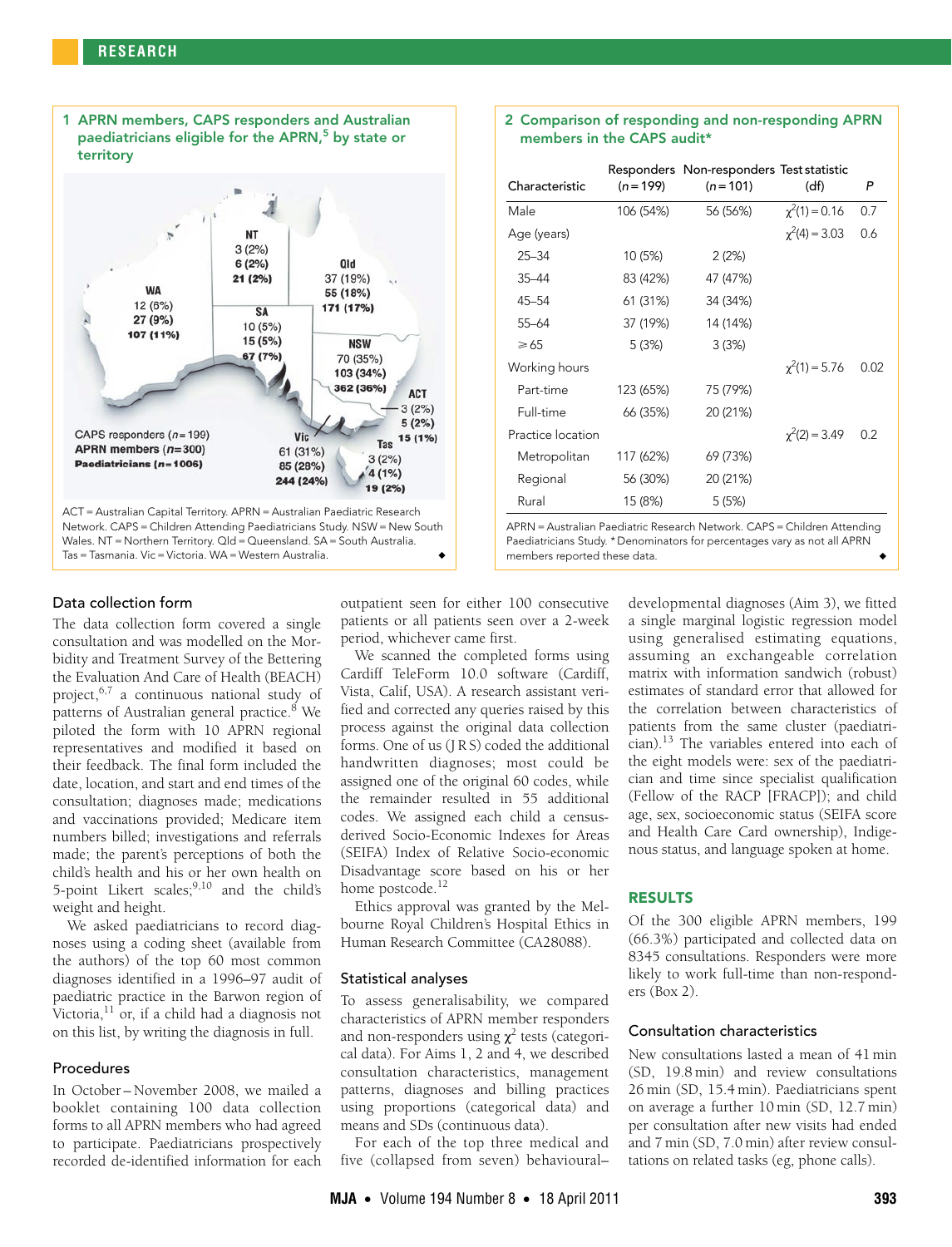## 3 Consultation characteristics of the top 10 new and review diagnoses, ranked by frequency\*

|                                                                                         |                                                     |           | Time in min, mean (SD)              |             |           |  |  |
|-----------------------------------------------------------------------------------------|-----------------------------------------------------|-----------|-------------------------------------|-------------|-----------|--|--|
| Diagnosis                                                                               |                                                     |           | Total cases Consultation Extra time |             | Referrals |  |  |
| New $(n = 2276)$                                                                        |                                                     |           |                                     |             |           |  |  |
| 1                                                                                       | Attention deficit hyperactivity disorder            | 232 (10%) | 47.6 (16.8)                         | 12.2(14.3)  | 111 (48%) |  |  |
| 2                                                                                       | Learning difficulty/disability                      | 177 (8%)  | 55.1 (27.4)                         | 15.2 (19.1) | 113 (64%) |  |  |
| 3                                                                                       | Eczema                                              | 160 (7%)  | 41.3 (19.4)                         | 6.9(5.6)    | 32 (20%)  |  |  |
| 4                                                                                       | Behaviour                                           | 144 (6%)  | 51.3(17.4)                          | 13.2 (11.8) | 85 (59%)  |  |  |
| 5                                                                                       | Language delay                                      | 139 (6%)  | 53.2 (27.8)                         | 17.7 (24.6) | 100 (72%) |  |  |
| 6                                                                                       | Asthma                                              | 139 (6%)  | 45.2 (17.1)                         | 8.5(6.2)    | 29 (21%)  |  |  |
| 7                                                                                       | Allergy — other food <sup>†</sup>                   | 134 (6%)  | 36.2(18.1)                          | 7.1(4.7)    | 6(4%)     |  |  |
| 8                                                                                       | Dermatological/skin problems <sup>‡</sup>           | 117 (5%)  | 33.6(17.5)                          | 8.2(5.9)    | 15 (13%)  |  |  |
| 9                                                                                       | Baby check (premature/full-term)                    | 115 (5%)  | 29.8 (14.0)                         | 5.9(3.9)    | 13 (11%)  |  |  |
| 10                                                                                      | Anxiety                                             | 111 (5%)  | 50.0(23.6)                          | 11.0 (10.5) | 72 (65%)  |  |  |
| Review ( $n = 4874$ )                                                                   |                                                     |           |                                     |             |           |  |  |
| 1                                                                                       | Attention deficit hyperactivity disorder 1096 (23%) |           | 26.1 (17.4)                         | 6.1(7.0)    | 194 (18%) |  |  |
| 2                                                                                       | Baby check (premature/full-term)                    | 588 (12%) | 22.1(11.1)                          | 4.0(3.9)    | 52 (9%)   |  |  |
| 3                                                                                       | Learning difficulty/disability                      | 367 (8%)  | 31.7(34.2)                          | 8.2(10.9)   | 94 (26%)  |  |  |
| 4                                                                                       | Asthma                                              | 339 (7%)  | 24.9 (16.2)                         | 5.3(4.3)    | 57 (17%)  |  |  |
| 5                                                                                       | Autism spectrum disorder                            | 315 (7%)  | 27.5(12.5)                          | 8.0(6.6)    | 109 (35%) |  |  |
| 6                                                                                       | Developmental delay                                 | 252 (5%)  | 31.4(15.3)                          | 9.4(8.4)    | 109 (43%) |  |  |
| 7                                                                                       | Behaviour                                           | 249 (5%)  | 30.5(29.9)                          | 9.1(13.3)   | 92 (37%)  |  |  |
| 8                                                                                       | Intellectual disability                             | 219 (5%)  | 29.7 (14.1)                         | 10.1 (12.0) | 62 (28%)  |  |  |
| 9                                                                                       | Eczema                                              | 210 (4%)  | 27.9 (20.1)                         | 5.6(4.8)    | 34 (16%)  |  |  |
| 10                                                                                      | Gastro-oesophageal reflux                           | 210 (4%)  | 24.4 (10.3)                         | 5.2(5.1)    | 29 (14%)  |  |  |
| * Missing data not included. † Allergy to food other than cows milk. ‡ Excludes eczema. |                                                     |           |                                     |             |           |  |  |

Paediatricians made a total of 15 375 diagnoses (4120 new, 9019 review, and 2236 type not recorded) — a mean of 1.8 diagnoses per consultation. Children seen in 3841 consultations (46.0%) had a single diagnosis, 2578 (30.9%) had two diagnoses, and 1906 (22.8%) had three or more. Children seen in 2267 consultations (27.2%) were referred elsewhere, usually to a subspecialist or psychologist (717 [31.6%] and 602 [26.6%], respectively, of all referrals). Investigations were ordered in 1693 consultations (20.3%) — most commonly blood tests (979; 57.8% of all investigations), followed by ultrasound (300; 17.7%) and urine tests (275; 16.2%). For 3961 consultations (47.5%), medications (eg, prescriptions, vaccinations) were recorded; of these, 2627 (66.3%), 844 (21.3%), and 490 (12.4%) involved one, two, and three or more medications, respectively.

#### **Diagnoses**

Almost one in five of all consultations was for ADHD (1528; 18.3%), which was the most prevalent diagnosis for all states and territories except the Australian Capital Territory (where it was second most prevalent after the baby check) and the Northern Territory (where otitis media was most prevalent). Baby checks were the second most common diagnosis (758; 9.1% of all consultations), and learning difficulties the third most common (624; 7.5%). An obesity diagnosis was recorded in 226 consultations  $(2.7\%)$ .

Box 3 shows the consultation characteristics of the 10 most prevalent diagnoses for new and review consultations. Behavioural– developmental disorders dominated the top diagnostic categories.

Fifty-three paediatricians recorded 243 consultations (2.9%) with children who selfidentified or were identified by their parents as being of Indigenous descent. The most common diagnoses made in consultations with Indigenous children were ADHD (41; 16.9%), otitis media (35; 14.4%), failure to thrive (28; 11.5%), baby check (full-term and premature) (24; 9.9%), and dermatological/skin problems (24; 9.9%). Presentations with infectious diseases (ie, bronchiolitis, bronchitis, gastroenteritis, otitis media, pneumonia, upper respiratory tract infection and urinary tract infection) were far more common in Indigenous than non-Indigenous children (19.8% v 4.7%;  $\chi^2(1) = 108.8$ , *P* < 0.0001). Indigenous children also had significantly higher rates of otitis media (14.4% v 1.0%;  $\chi^2(1) = 309.2$ , *P* < 0.0001) and failure to thrive (11.5% v 3.3%;  $\chi^2(1) = 46.5$ ,  $P < 0.0001$ ) than non-Indigenous children.

# Characteristics associated with the most common diagnoses

We included data from 5698 consultations (with complete data for all predictor variables) in the regression analyses. As the variables associated with behaviour problems and ADHD were almost identical (except that poorer parent health and female paediatricians were associated with behaviour problems [*P* < 0.001 and *P* = 0.02, respectively] but not ADHD [both  $P = 0.4$ ]), these were collapsed into one "behaviour" category for the regression analysis. Similarly, as variables associated with developmental delay and intellectual disability were almost identical (except that a non-English-speaking background was associated with intellectual disability but not developmental delay  $[P = 0.01$  and  $P = 0.3$ , respectively]), we collapsed the two diagnoses into one category for the regression analysis.

Child, parent and doctor variables associated with the top three medical and top five behavioural–developmental diagnoses are shown in Box 4 and Box 5, respectively. Owning a Health Care Card was associated with all developmental–behavioural diagnoses, as was male sex of the child (except for developmental delay/intellectual disability). Coming from a non-Englishspeaking background was associated with behaviour and learning difficulty/disability, but not developmental delay/intellectual disability, language delay or ASD. Paediatrician variables (sex, time since FRACP was awarded) showed no significant association with diagnosis.

## Billing practices

Although more than half the consultations involved two or more diagnoses, Medicare Benefits Schedule item billing for complex consultations (defined as a consultation ≥ 45 min assessing at least two morbidities) was low. Of the 7150 consultations for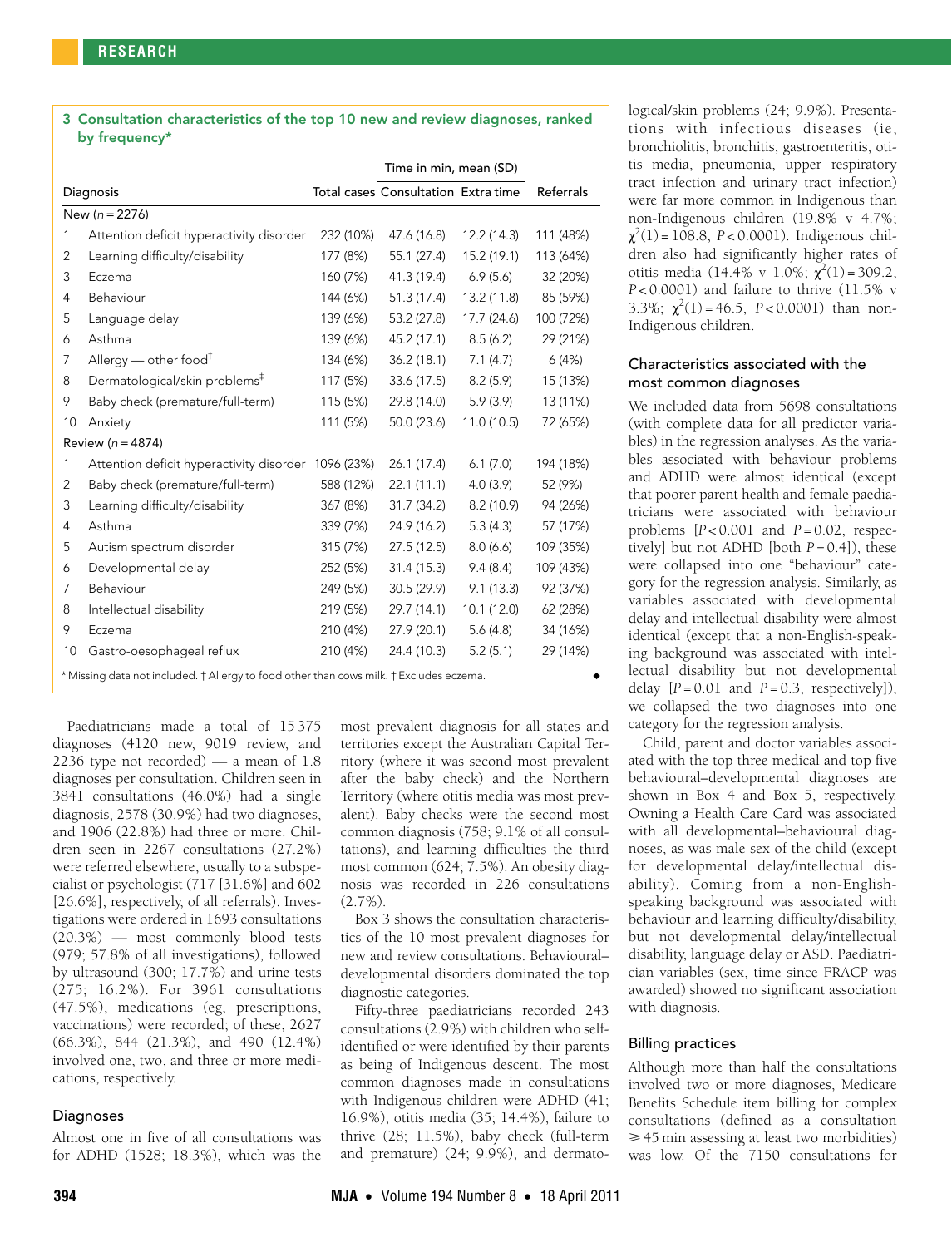4 Multivariable logistic regression analyses estimating the odds ratios (ORs) of association between the top three medical diagnoses and family and paediatrician characteristics ( $n = 5698$ )\*

|                                           | Asthma<br>Eczema |      |                  | Baby check<br>(premature/full-term) |                  |         |
|-------------------------------------------|------------------|------|------------------|-------------------------------------|------------------|---------|
| Characteristic                            | OR (95% CI)      | P    | OR (95% CI)      | P                                   | OR (95% CI)      | P       |
| Female child                              | $0.8(0.7-1.0)$   | 0.1  | $0.9(0.7-1.2)$   | 0.7                                 | $1.1(0.9-1.4)$   | 0.3     |
| Older child age <sup><math>†</math></sup> | $1.0(1.0-1.0)$   | 0.5  | $0.9(0.8-0.9)$   | < 0.001                             | $0.3(0.2 - 0.4)$ | < 0.001 |
| <b>NESB</b>                               | $1.1(0.7-1.8)$   | 0.6  | $0.8(0.5-1.2)$   | 0.3                                 | $1.1(0.7-1.7)$   | 0.7     |
| Higher SEIFA score <sup>#</sup>           | $1.0(0.8-1.2)$   | 1.0  | $1.1(0.9-1.3)$   | 0.5                                 | $1.0(0.9-1.3)$   | 0.7     |
| Indigenous                                | $0.8(0.4 - 2.0)$ | 1.0  | $0.3(0.1 - 0.8)$ | 0.008                               | $1.1(0.4 - 3.1)$ | 0.8     |
| Health Care Card owner                    | $0.9(0.7-1.1)$   | 0.3  | $1.0(0.7-1.3)$   | 0.8                                 | $0.8(0.5-1.2)$   | 0.3     |
| Parent health <sup>§</sup>                | $0.9(0.8-1.0)$   | 0.2  | $1.0(0.8-1.1)$   | 0.6                                 | $1.2(1.0-1.4)$   | 0.01    |
| Female paediatrician                      | $1.5(1.0 - 2.4)$ | 0.04 | $1.3(0.7 - 2.2)$ | 0.4                                 | $0.6(0.3-1.1)$   | 0.1     |
| Time since FRACP<br>awarded <sup>1</sup>  | $1.1(1.0-1.2)$   | 0.06 | $1.1(0.9-1.4)$   | 0.4                                 | $0.9(0.8-1.1)$   | 0.4     |

FRACP = Fellow of the Royal Australasian College of Physicians. NESB = non-English-speaking background. SEIFA = Socio-Economic Indexes For Areas. \* In each column, the OR for each characteristic is adjusted for all other listed characteristic variables shown in the table, plus clustering at the level of the paediatrician. † In 1-year increments. ‡ SEIFA Index of Relative Socio-economic Disadvantage score, in 100-point increments. § On 5-point Likert scale from 1 (poor) to 5 (excellent). ¶ In 5-year increments.

which Medicare data were provided, only 7.8% (557) were billed as a new complex consultation (Item 132) and 5.9% (420) as a review complex consultation (Item 133). The autism billing code (Item 135) was recorded for 1.8% (132) of consultations, similar to the number of children who received a new diagnosis of autism or Asperger syndrome (120; 1.7% of consultations). The majority of billing codes were for single disease/non-complex consultations

(24.0% [1719] for Item 110 [new] and 62.3% [4454] for Item 116 [review]).

# **DISCUSSION**

In this first national prospective audit of Australian paediatric outpatient practice across metropolitan, rural and regional areas, paediatricians saw a wide variety of medical, behavioural and developmental problems. Developmental and behavioural

diagnoses, dominated by ADHD and learning difficulties, were the most prevalent. In contrast, despite the known high prevalence of childhood obesity (around  $6\%$ ),<sup>14</sup> our findings show it appears to be significantly underdiagnosed, suggesting that children are not actively presenting with obesity or that there are substantial barriers to their management in secondary care settings.<sup>[15](#page-5-8)</sup> The proportion of consultations with children of Indigenous descent (2.9%) was lower than the national proportion of Indigenous children in the general population (4.9% of all 0–19-year-olds).<sup>[16](#page-5-9)</sup> However, as hypothesised, we found that children of Indigenous descent were more likely to present with infectious diseases than children of non-Indigenous descent, but were equally likely to present with ADHD. Paediatrician variables were less strongly associated with casemix than were patient characteristics, and paediatricians generally billed families for single rather than complex consultations, even though over half the consultations involved more than one diagnosis.

The only previous published study of paediatricians' secondary care practice in Australia was conducted in the mid 1990s in the Victorian region of Barwon, about 85 km from Melbourne. Drawn from a single region, those data are now over 10 years old and may not generalise to current practice. In that 12-month prospective audit, six paediatricians recorded 14 711 consultations, of which medical diagnoses comprised 69% and behavioural problems an overlapping

5 Multivariable logistic regression analyses estimating the odds ratios (ORs) of association between the top five behavioural–developmental diagnoses and family and paediatrician characteristics ( $n=5698$ )\*

|                                           | Behaviour <sup>†</sup> |         | Developmental delay/<br>intellectual disability |         | Learning<br>difficulty/disability |         | Language<br>delay |         | Autism spectrum<br>disorder |         |
|-------------------------------------------|------------------------|---------|-------------------------------------------------|---------|-----------------------------------|---------|-------------------|---------|-----------------------------|---------|
| Characteristic                            | OR (95% CI)            | P       | OR (95% CI)                                     | P       | OR (95% CI)                       | P       | OR (95% CI)       | P       | OR (95% CI)                 | P       |
| Female child                              | $0.5(0.4-0.5)$         | < 0.001 | $0.9(0.8-1.1)$                                  | 0.4     | $0.7(0.6 - 0.8)$                  | < 0.001 | $0.6(0.4 - 0.7)$  | < 0.001 | $0.3(0.2 - 0.4)$            | < 0.001 |
| Older child age <sup><math>‡</math></sup> | $1.1(1.1 - 1.2)$       | < 0.001 | $1.0(1.0-1.0)$                                  | 0.3     | $1.1(1.1-1.1)$                    | < 0.001 | $0.9(0.9-0.9)$    | < 0.001 | $1.0(1.0-1.1)$              | 0.01    |
| <b>NESB</b>                               | $2.1(1.6 - 2.8)$       | < 0.001 | $0.7(0.5-0.9)$                                  | 0.02    | $1.6(1.1 - 2.3)$                  | 0.02    | $0.8(0.5-1.2)$    | 0.2     | $1.1(0.8-1.6)$              | 0.5     |
| Higher SEIFA score <sup>§</sup>           | $0.9(0.8-1.0)$         | 0.01    | $0.8(0.7-1.0)$                                  | 0.03    | $1.1(1.0-1.3)$                    | 0.2     | $1.0(0.8-1.2)$    | 1.0     | $1.0(0.8-1.2)$              | 0.8     |
| Indigenous                                | $1.0(0.7-1.4)$         | 1.0     | $1.0(0.6 - 1.7)$                                | 0.9     | $0.7(0.4-1.5)$                    | 0.4     | $0.4(0.1-1.3)$    | 0.1     | $0.3(0.1-0.9)$              | 0.04    |
| Health Care Card owner                    | $1.7(1.4 - 2.0)$       | < 0.001 | $3.5(2.8-4.3)$                                  | < 0.001 | 1.4 (1.1–1.9)                     | 0.009   | $1.7(1.2 - 2.5)$  | 0.004   | $4.9(3.7 - 6.6)$            | < 0.001 |
| Parent health <sup>11</sup>               | $0.9(0.8-1.0)$         | 0.003   | $0.9(0.8-1.0)$                                  | 0.01    | $0.9(0.8-1.1)$                    | 0.3     | $0.9(0.8-1.0)$    | 0.2     | $1.0(0.9-1.1)$              | 0.9     |
| Female paediatrician                      | $0.9(0.6-1.4)$         | 0.6     | $1.4(0.9 - 2.1)$                                | 0.1     | $0.9(0.5-1.6)$                    | 0.8     | $1.1(0.7-1.8)$    | 0.6     | $1.4(0.8 - 2.3)$            | 0.2     |
| Time since FRACP<br>awarded**             | $1.1(1.0-1.2)$         | 0.1     | $1.0(0.9-1.1)$                                  | 0.7     | $0.9(0.8-1.0)$                    | 0.2     | $0.9(0.8-1.1)$    | 0.3     | $1.0(0.9-1.1)$              | 0.5     |

FRACP = Fellow of the Royal Australasian College of Physicians. NESB = non-English-speaking background. SEIFA = Socio-Economic Indexes For Areas. \* In each column, the OR for each characteristic is adjusted for all other listed characteristic variables shown in the table, plus clustering at the level of the paediatrician. † Includes attention deficit hyperactivity disorder. ‡ In 1-year increments. § SEIFA Index of Relative Socio-economic Disadvantage score, in 100-point increments. ¶ On 5-point Likert scale from 1 (poor) to 5 (excellent). \*\* In 5-year increments. ◆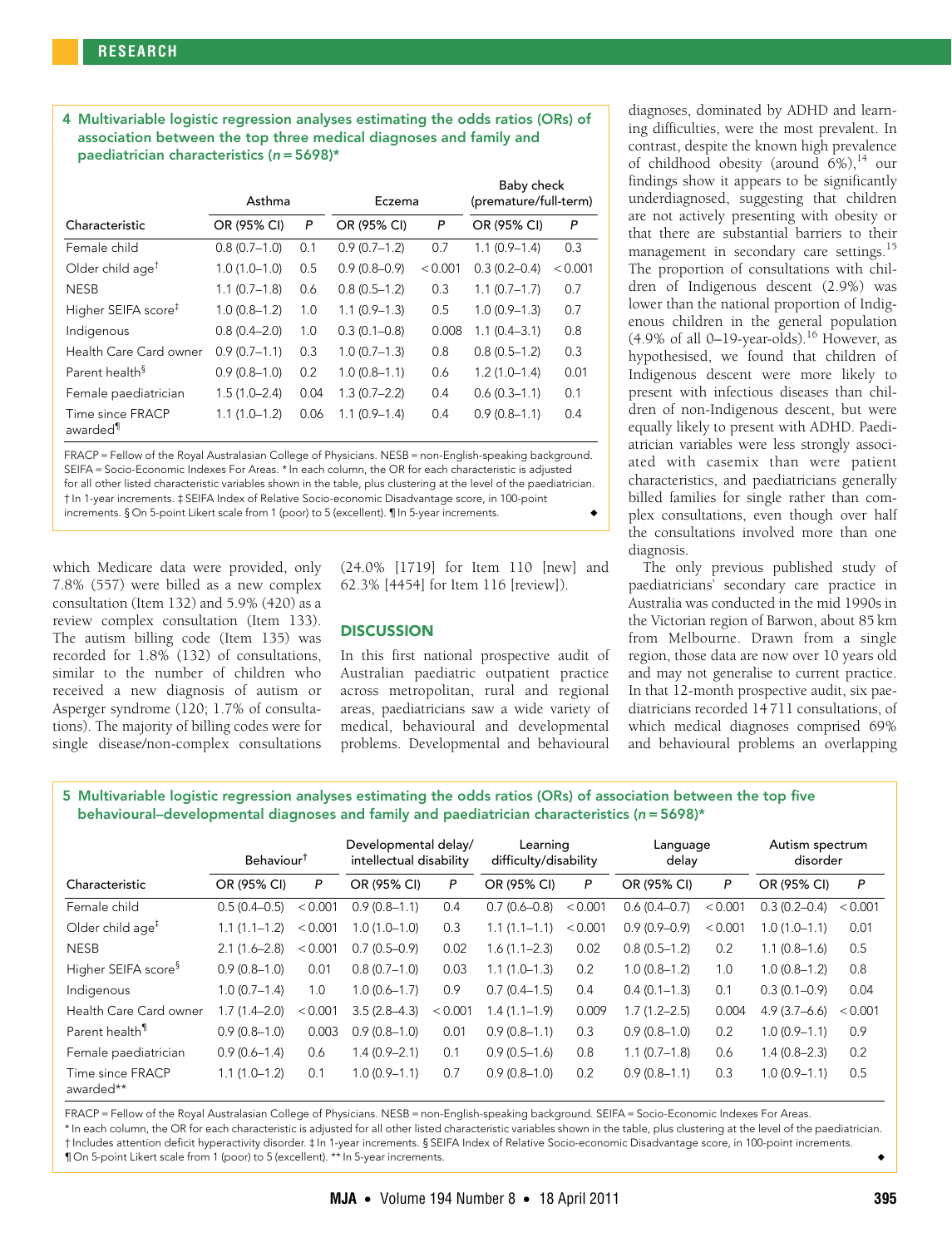$35\%$ .<sup>11</sup> The Barwon audit grouped a number of behavioural diagnoses (including ADHD, its most common diagnosis at 26%) as behavioural problems, so its prevalence of 35% is higher than our combined prevalence of 24% for ADHD (18%) and behavioural problems (6%). Baby checks (9.1%) were the second most common CAPS category, compared with epilepsy/disability in the Barwon study (14.5%). This may reflect epilepsy/disability diagnostic care moving towards subspecialists over recent years or differences in practice sites; almost twothirds of CAPS responders were from metropolitan areas, which have greater access to subspecialist care than do regional sites. Finally, diagnoses of ASD and non-cows milk food allergy were common in our study but did not feature in the top 50 Barwon diagnoses, probably reflecting the changing prevalence of child health morbidities.

In contrast, the top diagnoses in a paediatric audit in the US were well child checks, otitis media and upper respiratory infections, $17$  reflecting the largely primary care role of US paediatricians. In a health care utilisation study of 1000 American children aged 0–17 years, 167 visited a non-hospital paediatrician each month, eight visited a hospital clinic and only three were hospital-ised.<sup>[2](#page-4-1)</sup> However, very little is known about the care provided for child problems in secondary care settings, because primary and secondary paediatric care in the US cannot be distinguished.

Important strengths of our study include our good response rate, use of a standardised data collection form modelled on the well tested BEACH general practice form, and our large sample size, which engenders confidence that we were able to detect any meaningful associations of family and paediatrician variables with casemix. However, the small (but proportional) numbers of responders in the NT, ACT and Tasmania mean that results may not generalise to paediatric practice in these areas. The data are unique, as no other mechanism exists in Australia for collecting detailed diagnostic data and how they relate to consultation characteristics, parent and child health, and actions arising from the consultation. Due to its national nature, CAPS reported a higher proportion of consultations with children of Indigenous descent, whose diagnoses may require different training and workforce planning, than did the Barwon study.

Our study also had some limitations. We cannot say how representative our sample is of the general paediatric workforce, as com-

parable data for Australian general paediatricians are not available — neither the Australian Institute of Health and Welfare nor the RACP differentiates generalists from subspecialist paediatricians in their workforce data. The most recent RACP workforce survey (2008) described a group with a similar distribution to CAPS responders by sex (60% v 54% male) but fewer working part-time  $(28\% \text{ v } 65\%).^{18}$  $(28\% \text{ v } 65\%).^{18}$  $(28\% \text{ v } 65\%).^{18}$  However, as the RACP survey combined general and specialty paediatricians and had a low response rate (22%), such comparisons are dubious. The fact that full-time APRN paediatricians were more likely to complete the CAPS audit than part-timers may bias our results toward medical diagnoses, as children with medical conditions present with more acute needs, and full-time paediatricians anecdotally have greater flexibility in managing short-notice presentations. Thus, we may actually be underestimating Australian paediatricians' developmental–behavioural caseload. We cannot be sure that paediatricians recorded data for all patients seen, nor predict how any resulting selection bias may have affected our conclusions. Finally, we conducted the audit during spring, and the prevalence of respiratory and gastrointestinal illnesses may have been higher had it been conducted in winter.

This study has research, clinical, training and policy implications. In terms of the top secondary care research priorities for APRN members,<sup>5</sup> recruitment of participants to study ADHD and autism appear feasible from a prevalence perspective, whereas research into childhood obesity and its comorbidities is likely to require approaches that specifically address barriers to initiating care. Our findings confirm the conclusion from the Barwon audit that a greater focus on family, social and emotional factors is needed in paediatric training.<sup>11</sup> Finally, paediatricians see children with multiple diagnoses, and remuneration needs to account for the extra time paediatricians spend after consultations on related tasks such as contacting teachers and allied health professionals for reports on the child. Future workforce policies should account for the nature and complexity of child health care in secondary settings, to ensure we have adequate numbers of suitably trained paediatricians to care for Australia's children.

# ACKNOWLEDGEMENTS

This study was funded by the Murdoch Childrens Research Institute. Melissa Wake and Harriet Hiscock are supported by National Health and Medical Research Council Career Development Awards (546405 and 607351). We thank all the APRN members who took part in this study, and the Paediatrics and Child Health Division of the RACP for their support of the APRN.

#### COMPETING INTERESTS

None identified.

## AUTHOR DETAILS

Harriet Hiscock, MB BS, FRACP, MD, Paediatrician<sup>1,2,3</sup> Gehan Roberts, MB BS, FRACP, PhD, Paediatrician<sup>1,2,3</sup> Daryl Efron, MB BS, FRACP, MD, Paediatrician $1,2,3$ Jillian R Sewell, MB BS, FRACP, Paediatrician<sup>1,2,3</sup> Hannah E Bryson, BA(Hons), Research Assistant<sup>1,2</sup> Anna M H Price, BA(Hons), Research Assistant $1,2$ Frank Oberklaid, MD, FRACP, DCH, Paediatrician<sup>1,2,3</sup> Michael South, FRACP, MD, FCIM, Paediatrician<sup>1,2,3</sup>

Melissa A Wake, MB ChB, FRACP, MD, Paediatrician<sup>1,2,3</sup>

- 1 Royal Children's Hospital, Melbourne, VIC.
- 2 Centre for Community Child Health, Murdoch Childrens Research Institute, Melbourne, VIC.
- 3 Department of Paediatrics, University of Melbourne, Melbourne, VIC.

Correspondence: harriet.hiscock@rch.org.au

#### **REFERENCES**

- <span id="page-4-0"></span>1 White KL, Williams TF, Greenberg BG. The ecology of medical care. N Engl J Med 1961; 265: 885-892.
- <span id="page-4-1"></span>2 Dovey S, Weitzman M, Fryer G, et al. The ecology of medical care for children in the United States. Pediatrics 2003; 111 (5 Pt 1): 1024-1029.
- <span id="page-4-2"></span>3 Wasserman RC, Slora EJ, Bocian AB, et al. Pediatric Research in Office Settings (PROS): a national practice-based research network to improve children's health care. Pediatrics 1998; 102: 1350-1357.
- <span id="page-4-3"></span>4 Hiscock H, Efron E, Wasserman R, Wake M. Power to the paediatricians: the Australian Paediatric Research Network is born. J Paediatr Child Health 2010; Jun 27. [Epub ahead of print.]
- <span id="page-4-4"></span>5 Rudolph S, Hiscock H, Efron D, et al. What research questions matter to Australian paediatricians? National Delphi Study. J Paediatr Child Health 2009; 45: 704-710.
- <span id="page-4-5"></span>6 Australian General Practice Statistics and Classification Centre. The BEACH Project: Bettering the Evaluation And Care of Health. http:// www.fmrc.org.au/beach.htm (accessed Nov 2010).
- <span id="page-4-6"></span>7 BEACH (Bettering the Evaluation And Care of Health) – Morbidity and Treatment Survey – National. http://www.fmrc.org.au/Beach/ BEACH-Form-yr12.pdf (accessed Jan 2010).